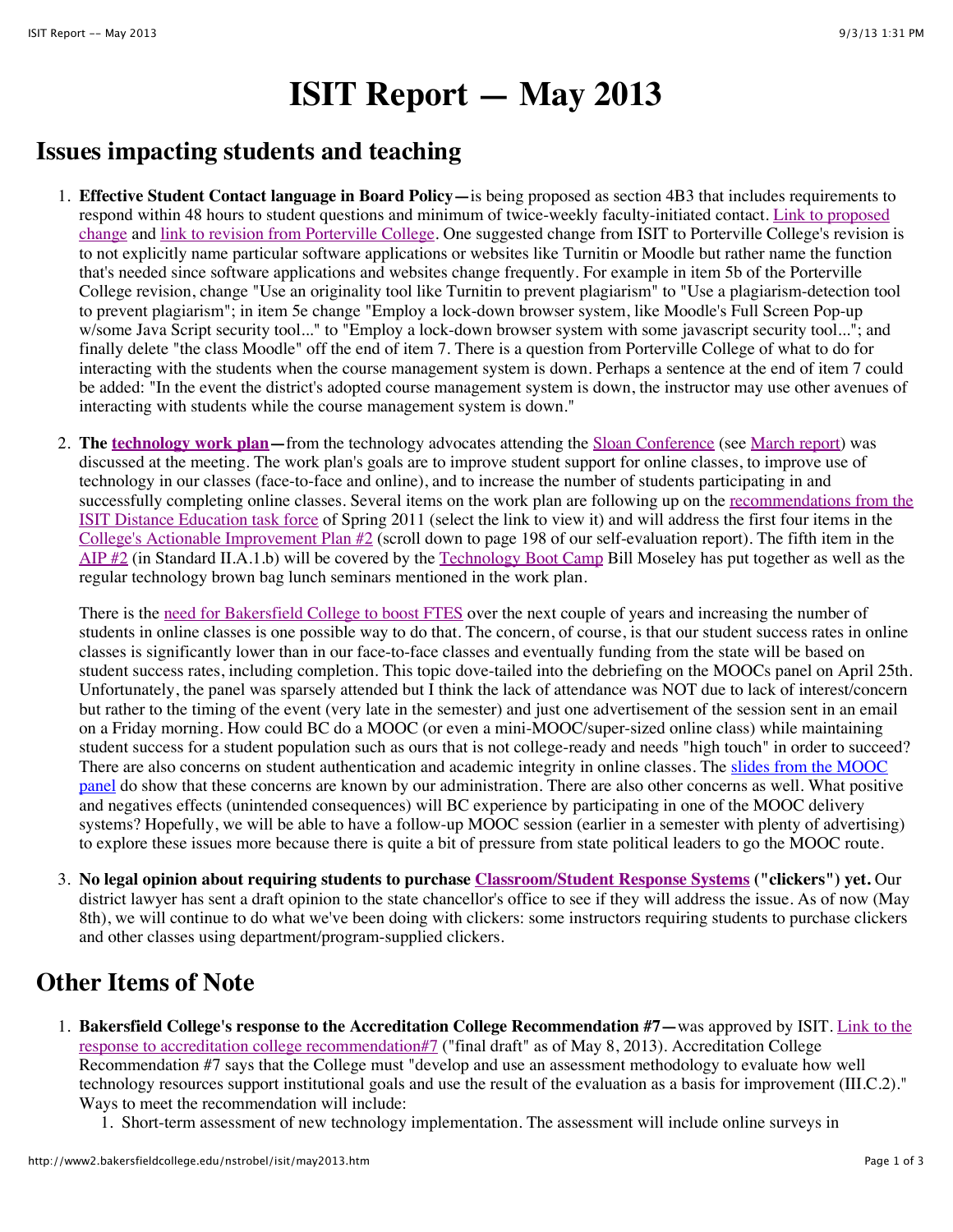conjunction with focus-group type interviews of employees using the new technology after they have had some time using the technology under "real world" conditions. Ideally, the time period would be something like a semester. To meet the deadlines of the accreditation recommendation response (mid-April), we are only surveying faculty using the nine classrooms in Math-Science that have recently-installed smart boards/short-throw projectors and the counselors using the new "thin client" lab in SS151 for orientation of new students, including the creation of their education plans---no focus group interview for them.

- 2. Adjusting the Annual Program Review form to include a section for assessment and evaluation of recently implemented technologies and other general technology. The Program Review Committee continues working out how to do this at the degree/certificate level (the Title 5 definition of "program").
- 3. Do an annual survey to find out how satisfied campus employees are with the classroom and office equipment and training needs much like the technology questions asked in last spring's accreditation survey. The survey will also include satisfaction with the response rates of the IS+MS departments. Finally, the survey needs to also include the major software applications in use at the college: Curricunet, InsideBC portal, and DegreeWorks and be updated as new major campuswide software applications are installed. [Link to a very rough draft of the annual survey](https://committees.kccd.edu/sites/committees.kccd.edu/files/2013BC-AnnualTechnologyNeedsSurvey_01May13Draft.pdf) . We will also want to find out what hardware people are using that is not BC-provided.

Pieces of evidence that are in the Recommendation#7 Response include:

- 1. Survey responses from the STEM classrooms+SS151 faculty and those committees using the new Committees website (ISIT, PRC, College Council)
- 2. Original APR form and suggested addition for assessment of technology
- 3. [Sample questions for the annual survey](https://committees.kccd.edu/sites/committees.kccd.edu/files/2013BC-AnnualTechnologyNeedsSurvey_01May13Draft.pdf)
- 4. Diagram of Technology Processes that demonstrates participate governance involvement (see graphic below)